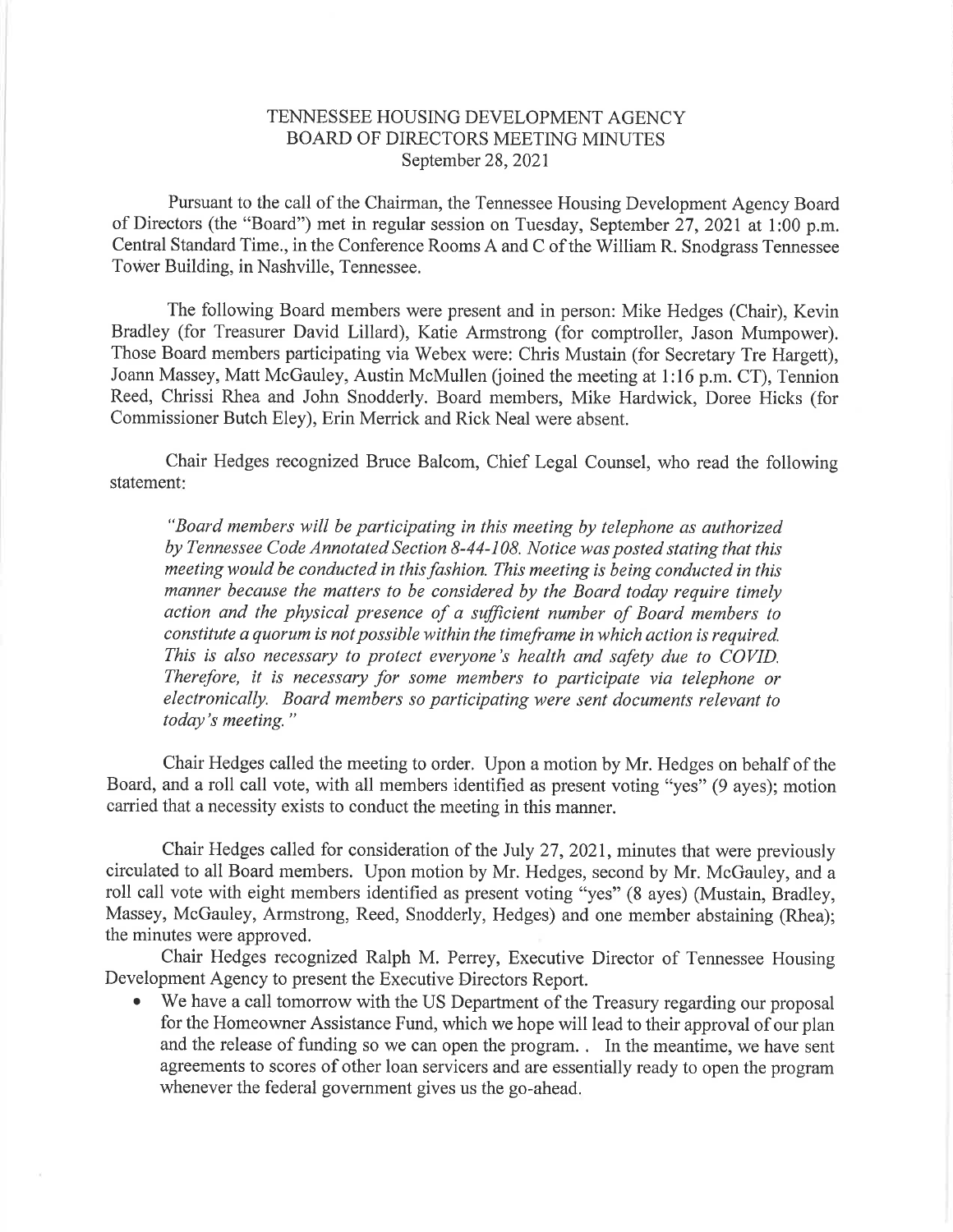- a We have launched the Homeowner Assistance Fund on a pilot basis with just THDA mortgage holders. We have contacted about 2000 borrowers who are either delinquent or in forbearance. So far, roughly one fourth of those are somewhere in process.
- On the Rent Relief program, two things of note here  $-$  the Urban Institute this month issued a report that says what we've been saying for months -- "what matters... is how many eligible renters they are able to save from eviction... not the percentage of appropriated funds they have managed to spend...which is a misleading metric given how much more money has been appropriated than is needed in many states."
- We are among a small number of state HFAs working on a process and document standardization project. The objective being to make it easier for large regional and national lenders to work with state HFAs. I'm pleased to report that THDA is the first housing finance agency to adopt Freddie Mac's Application Programming Interface, and will soon be the first to adopt Freddie's 4 month lender engagement plan. This is inside baseball as far as our customers are concerned but it is an encouraging first step toward engaging with more lenders and offering a wider array of mortgage products to the Tennesseans we serve.
- a We are not a first responder agency but we are doing what we can to help those impacted by the flooding in Waverly earlier this month. We have made housing choice vouchers available to some of those displaced. A 70-unit tax credit development was extensively damaged; we are exploring what assistance we can provide to make those units habitable again. We have also notified local officials that we can make roughly \$325,000 from our Rebuild & Recover funding available to eligible homeowners in Humphries County.
- Governor Lee will recommend allocated \$90 million of Recovery Act funding to THDA  $\bullet$ to allow us to provide subsidies to tax credit developments impacted by the sharp rise in construction cost. The Financial Stability Accountability Group will receive that recommendation October 6 and is expected to act on it later in the month. THDA's multifamily team is already collecting updated financial information from developers so that we can move quickly to offer commitments, as you have authorized us to do.
- o HUD has finally released guidance for the \$53 million in HOME-ARP funding we received last spring. The funds are intended to help those who are homeless, at risk of homelessness, or fleeing a violent domestic situation. We are analyzing the federal requirements now.
- a THDA's Sunset Review Hearing is scheduled November 10. We look forward to updating the General Assembly on what we've accomplished since our last one four years ago.

Chair Hedges then gave the report on the Audit & Budget Committee Meeting. He referenced a memo from Gay Oliver, Director of Intemal Audit, dated September 7, 202I explained that the Committee is requesting approval for the addition of a consequences section to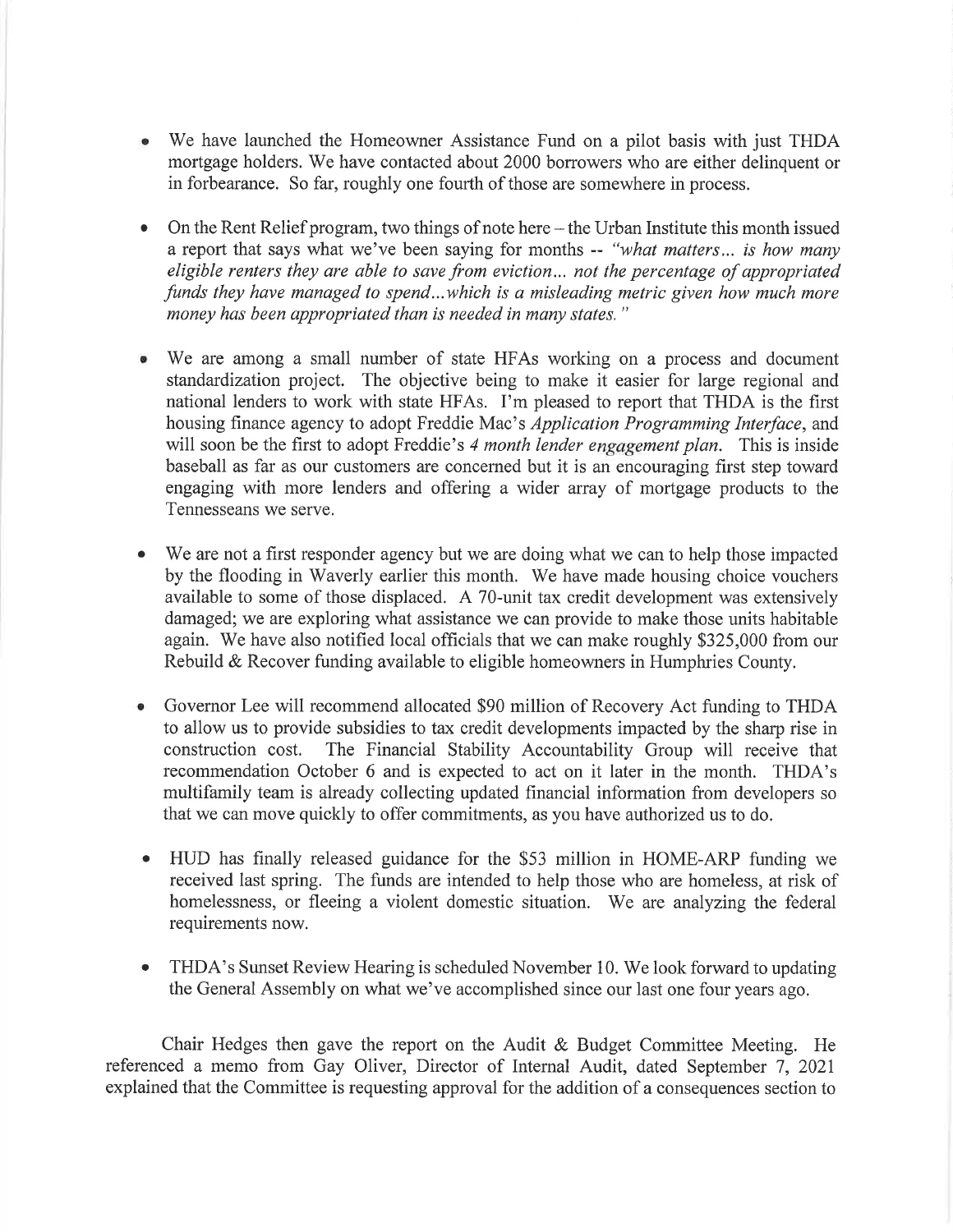the Code of Conduct, the addition of atable tracking revisions, and formatting the Code of Conduct to match other THDA policies. Upon a motion by Chair Hedges and a roll call vote with all members identified as present voting "yes" (9 ayes), motion carried.

Chair Hedges continued to report on the next item, the Bond Finance Committee Meeting. He noted the 2021-3 Bond Issue (Bond Finance Committee) and referenced the memo from Bruce Balcom, Chief Legal Counsel dated September 7,202I, which outlined the Committee recommendation to approve the Plan of Financing and recommends to approve the Authorizing Resolution, including the form of the Supplements Resolution, and the Reimbursement Resolution. By an offer of a motion on behalf of the Committee by Chair Hedges, and a roll call vote with all members identified as present voting "yes" (9 ayes), motion carried.

Chair Hedges proceeded to report on the Grants Committee Meeting referring to a memo from Cynthia Penza and Don Watt dated September 1, 202I outlining the following recommendations from the Grants Committee on the 2022 Winter Round Competitive Grants Program Description.

Committee is recommending:

- Adoption of the Proposed 2022 Winter Round of the THTF Competitive Grants a Program. Description ("Program Description");
- Authorize the Executive Director or a designee to award the 2022 Winter Round of the THTF Competitive Grants funds to applicants for applications scored by staff. Scoring is based on the rating scale contained in the approved Program Description. Funds will be awarded in descending order from highest score to lowest score until available funding for the eligible applications is exhausted, subject to all requirements in the approved Program Description; and,
- Allow Staff to make minor programmatic changes as deemed necessary and appropriate a and as approved by the Executive Director.
- Staff will provide information to the Committee and Board regarding associated funding awards at the meeting that immediately follows the date of the awards. o

Upon a motion by Chair Hedges and a roll call vote with all members identified as present voting "yes" (9 ayes), motion carried.

Chair Hedges recognized Mr. Snodderly to report on the Rental Assistance Committee meeting. Mr. Snodderly referenced a memo from Ralph M. Perrey, Executive Director dated September 08, 2021 and noted the Committee is recommending to the Board approval of an extension of THDA's contract to administer the Project Based Contract Administration Program until HUD is able to award it to another entity and permission for THDA to subcontract that work in the meantime. Upon a motion from Mr. Snodderly and a roll call vote with nine members identified as present voting "yes" (Mustain, Bradley, Massey, McGauley, Armstrong, Reed, Rhea, Snodderly and Hedges); one person to abstaining (McMullen), motion carried.